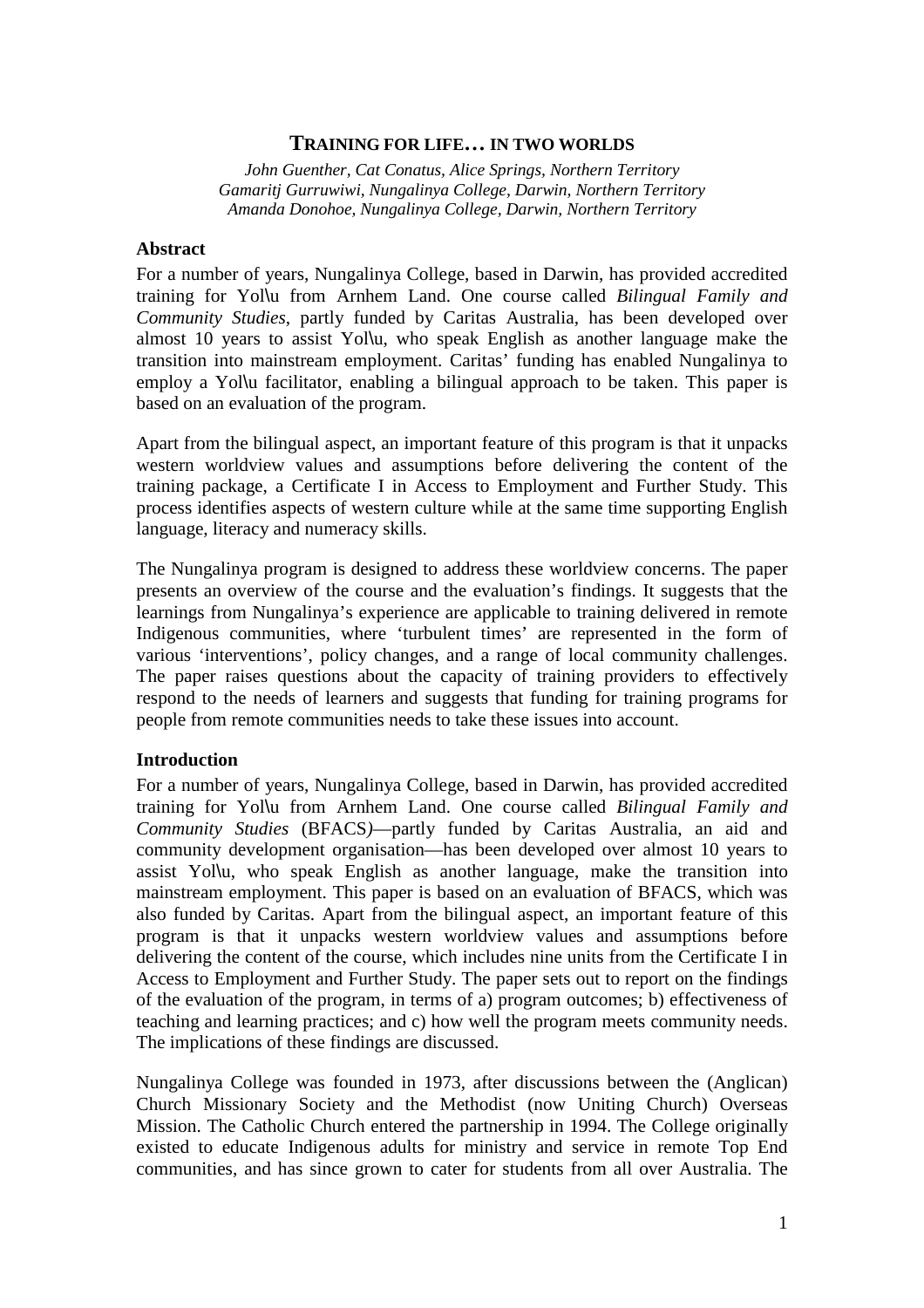College is a Registered Training Organisation with a training scope that includes Theology, Community Services and Work Preparation.

The BFACS program incorporates funding from Caritas for the position of a bilingual facilitator. By teaming non-Indigenous (Balanda) and Indigenous (Yol\u) trainers and facilitators, worldviews of the two cultures can be discussed—'both ways' learning occurs. Discussion and negotiation occurs throughout the life cycle of the preparation and delivery of the course. During 2009, 50 students were enrolled in the BFACS program. These students came from the Arnhem Land communities of Galiwin'ku, Ramingining, Milingimbi, Gapuwiyak and Ski Beach. A total of 42 of those enrolled, completed the five week program.

## **Literature review**

## *The turbulent context for training in remote Indigenous communities*

While the changes that have occurred globally in recent times could be described as turbulent (with particular respect to the so-called global financial crisis or 'GFC'), the changes confronting remote Indigenous people within Australia could rightly be described as 'tumultuous' (Calma 2008). In the Northern Territory, these have included changes to the operation of Community Development and Employment Projects (CDEP), the Northern Territory Emergency Response and introduction of new shire structures. Further, while the purported intent of many of the interventions is to 'close the gap' of Indigenous disadvantage, there are indications that on several issues, the gap is widening, including in critical areas of education such as year 12 attainment (Department of Families Housing Community Services and Indigenous Affairs 2009) and the achievement of international education benchmarks (Steering Committee for the Review of Government Service Provision 2009).

## *Participation in VET among people from remote Indigenous communities*

While it is generally acknowledged that participation in vocational education and training in remote communities is similar to participation in non-remote areas, there is clear evidence that while attainment levels appear to be comparable with non-remote participants, the completion rates are lower and the fields of study are quite different for remote training participants (Dockery 2009). Speaking specifically about the remote desert context, Young et al (2007) assert that there is

significant misalignment between the content and delivery models of VET and the prior skills, educational demands and aspirations of desert Indigenous peoples. VET programs struggle to adapt to and address the type of learning needs that arise at the interface of language and cultural difference… (p. 5).

While students participating in the Nungalinya College program do not come from desert communities, it would be fair to say that the issues for Top End communities are not dissimilar.

## *Both ways and bilingual learning*

The idea of 'two way' or 'both ways' learning is not new in Indigenous education (Harris 1980). At the heart of the concept is a recognition of the equal worth of both western and traditional Indigenous knowledge—'A two-way exchange where the student recognises the knowledge of the teacher and the teacher is also expected to recognise the culture and background of the student' (Harrison 2005). The practices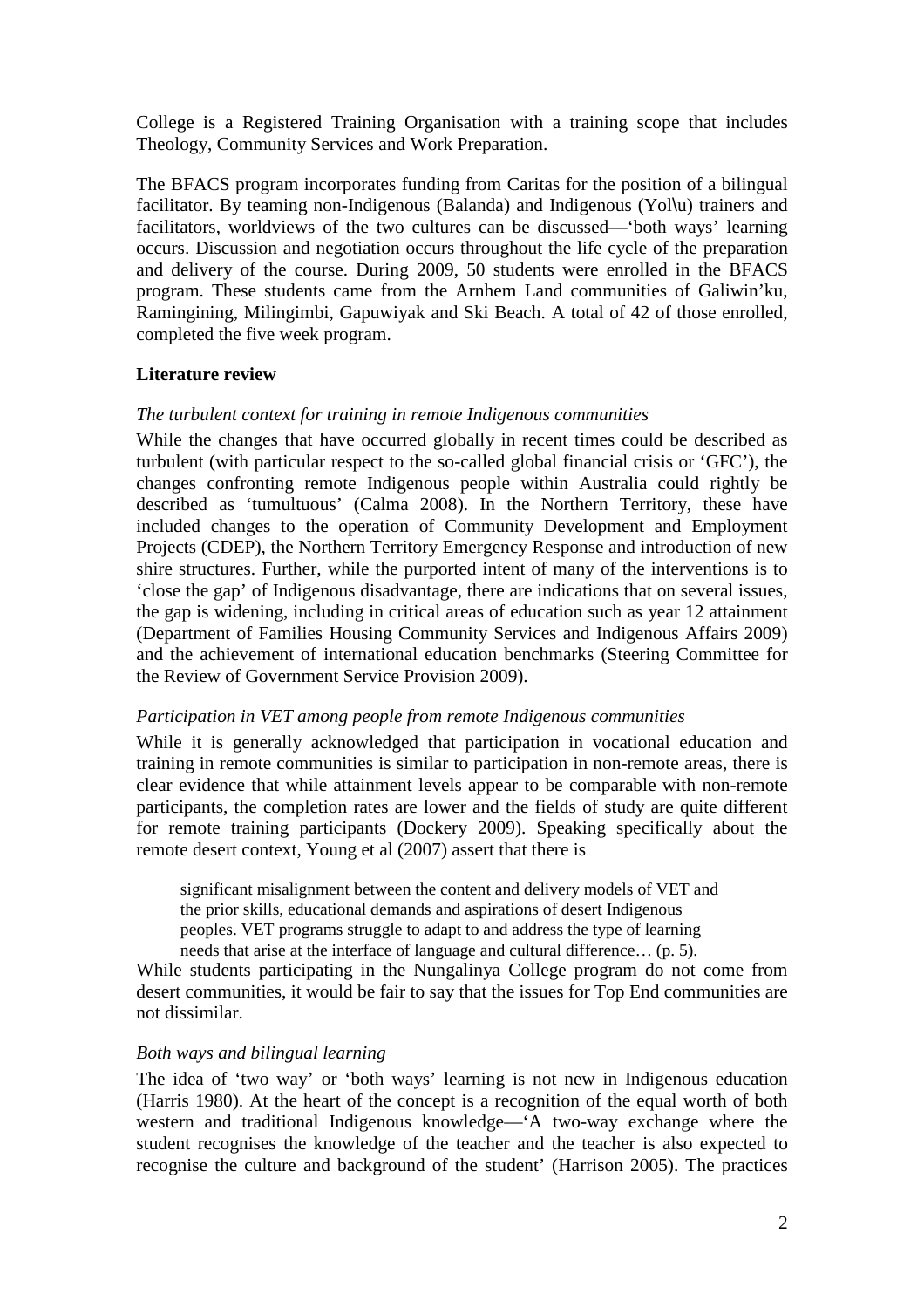associated with this understanding of cross-cultural learning have had traction in Yol\u communities for some time now and are embodied in tangible ways in a number of contexts including the annual *Garma* festival (Fletcher 2008), Batchelor Institute's philosophy of Indigenous learning (Ober and Bat 2007), commonly in the field of Natural and Cultural Resource Management (Smyth and Ward 2008) and more recently in relation to cultural healing practices (Wearne and Muller 2009).

They are well documented in the literature (see for example *Djama and VET,*  Australian National Training Authority Research Advisory Council 1998). Commenting on a multi-project evaluation, Arnott et al (2009) suggest that

Recognising the importance of cultural knowledge and the benefits of a 'bothways' approach helps avoid the debilitating effects on project success of adherence to the 'lack perspective' where project design views Indigenous people and their communities through a set of problems usually implying deficits which need to be overcome... Both ways practice stresses working together respectfully, cooperatively and flexibly, recognising strengths and differences and acknowledging the different and the particular histories and contexts of Indigenous communities. (p. 66)

While the meaning of 'bilingual education' is different from the principles embedded in 'both ways' learning, language is an important expression of culture. Language is a powerful vehicle in the exchange of knowledge and some would argue it is critical for effective communication and learning (Trudgen 2000). Respect for culture and anguage is reflected in the bilingual approach used by Nungalinya College.

## *Learning and identity*

Identity can be thought simply as an expression of 'who I am'. But what shapes this 'self' comes from within—psychologically—and from those around us sociologically and anthropologically. Erikson in *Identity and the Life Cycle* (Erikson 1980) distinguishes between, 'ego identity', 'personal identity' and 'group identity'. These three classifications roughly align with the psychological, sociological anthropological views. However, the outcomes and outputs of education and learning are seldom described as 'successful' in terms of identity formation. That is, the products of training programs are more likely to be described in terms of what a person can *do* with their new skills and knowledge, as opposed to what they can *become*. Traditionally, successful learning has been related to outcomes such as employment, skills competence, academic achievement, satisfaction with training, work performance and completions. While these things are of some importance they largely ignore the influence learning has on personal and social identity. Clemans et al. (2003) identify a number of adult and community education outcomes, many of which are directly related to identity formation. They place these outcomes under the heading of 'learning to be: growth in well-being and self-awareness'.

When a person engages in learning he or she brings an identity to their learning and this is built into the process of learning (Schuller et al. 2004). Additionally a failure to attend to an individual's identity may lead to short term competence but may not lead to sustained changes in practices required for the longer term (Guenther 2008).

In the context of Nungalinya's *Bilingual Family and Community Studies* program, it is apparent that participants who come into the program have a pre-existing identity, primarily as Yol\u with worldviews that are consistent with their culture. Their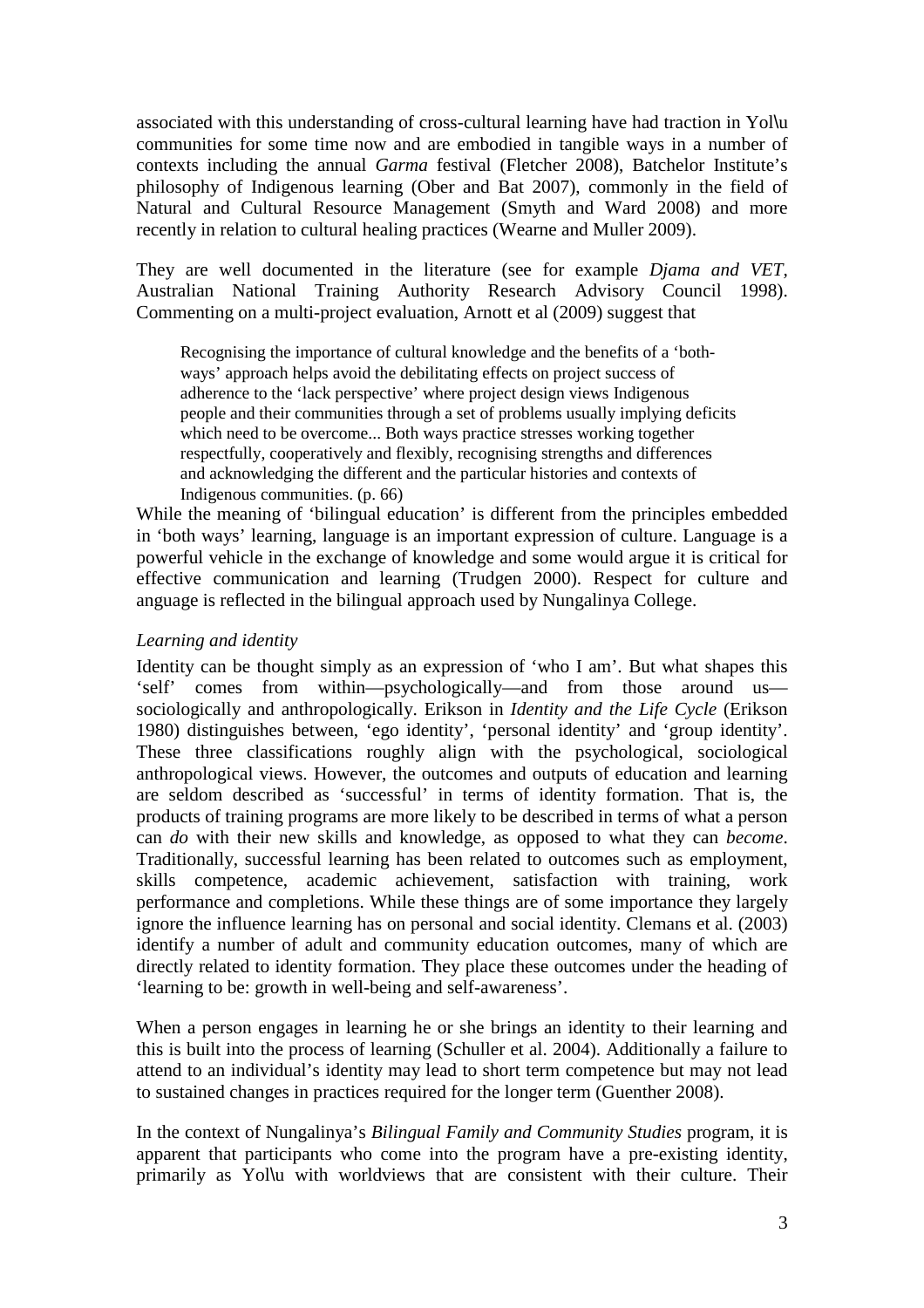engagement in the program is part of a process of *becoming*. While they will always be Yollu, they will inevitably emerge from the program with a capacity for new choices and a developing sense of belonging in both the 'Balanda' (non-Indigenous) world and their own cultural frame of reference.

# **Methodology**

The questions posed in the evaluation plan, relevant to this paper are listed as follows:

- 1. How has the program responded to community need?
- 2. What are the definitive impacts/outcomes of the program?
- **3.** What teaching and learning processes have been effective (or not)?
- 4. What are the broader implications that arise for teaching and learning practices in remote English as Another Language Indigenous contexts?

The methodology used for the evaluation was largely qualitative and relied to a large extent on the stories that Yol\u participants offered. Stories offer a way of capturing the experiences of people in a way that reflects their world-views and points of reference (Silverman 2000). The meaning of these stories can then be interpreted (Ekman and Skott 2004) for audiences who have limited understanding of the context.

Yol\u community members, who agreed to participate in the evaluation, came from several Arnhem Land communities including Ramingining, Ski Beach, Gapuwiyak and Milingimbi and were interviewed while they were at Nungalinya College in Darwin. A further set of interviews were conducted with past training participants in Galiwin'ku. Stories from trainees, were audio-recorded and translated into English after the interview. Stories were told in language with the assistance of a translator. They were transcribed with the assistance of a qualified translator. Descriptive written data from a selection of self-evaluation forms was also included for analysis. Approximately 20 current and past students participated in the evaluation, either in interviews or through their self-evaluation forms.

Transcriptions were placed in an NVivo (qualitative analysis software) project and analysed for common themes, according to inductive (theory building) and hermeneutic (interpretive and constructivist) qualitative analysis techniques (Clarke 1999; Thomas 2006) following the foci of the evaluation questions. An interview was also conducted with four (Indigenous and non-Indigenous) staff from Nungalinya College. A separate interview was conducted with two staff from Caritas Australia's Indigenous Program. Those interviews were conducted fully in English and took the form of a semi-structured interview. Data from these interviews was also transcribed. Analysis of this data was incorporated into the NVivo project described above.

# **Findings from the evaluation of the Bilingual Family and Community Studies (BFACS) program**

In this section relevant findings from the evaluation are outlined, as they relate to the first three questions posed in the Methodology above. The findings presented show differences in perceptions among staff, the funding body Caritas, and students.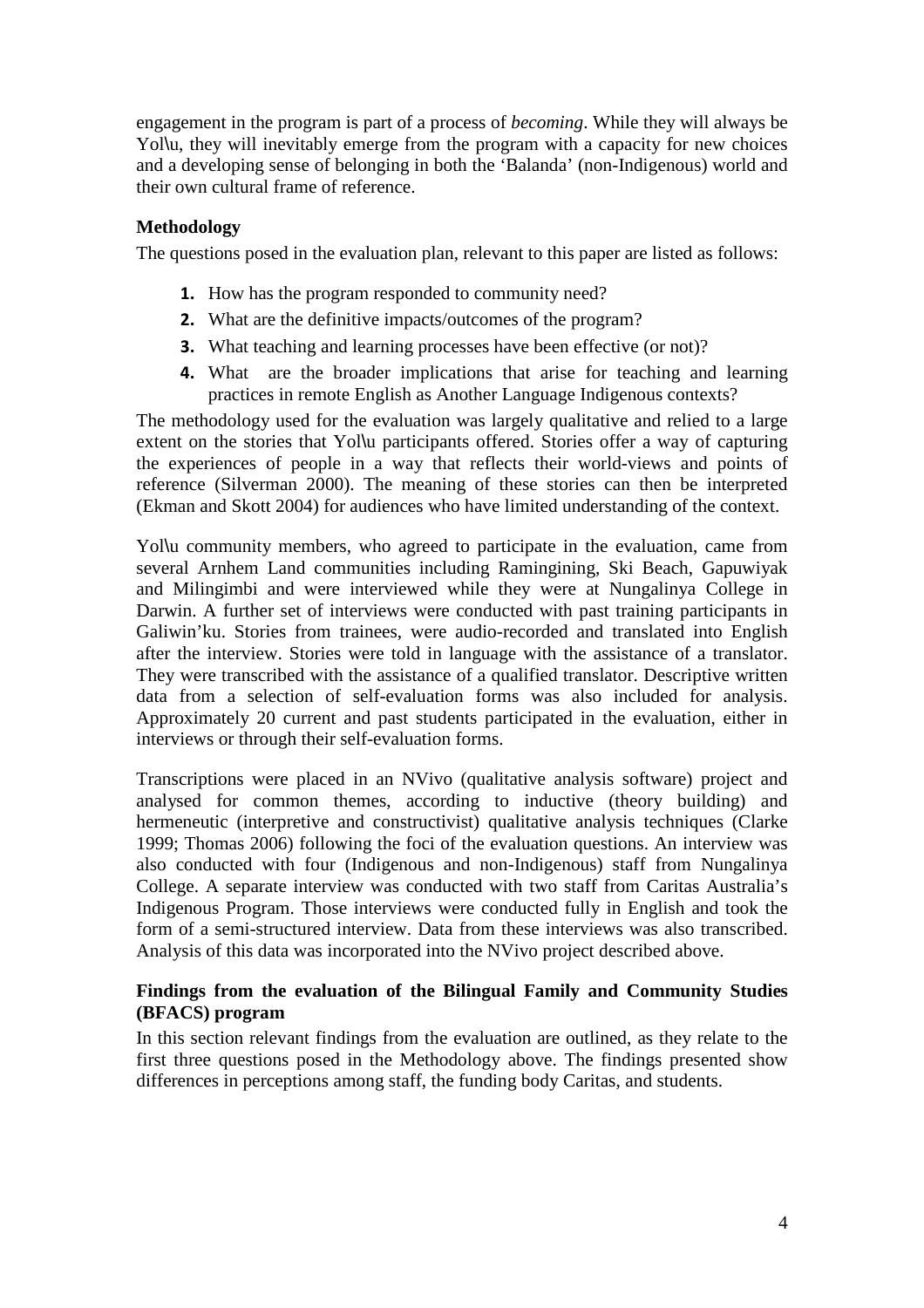#### *What are the community needs that the training aims to address?*

Table 1 summarises how respondents saw the program responding to community needs. The table shows that students identified three priority needs: employment; understanding Balanda ways; and a desire to learn.

**Table 1 Perceived needs that Nungalinya's BFACS training program addresses (top three needs)** 

| Ranking* | <b>Students</b>            | Staff and funding body     |
|----------|----------------------------|----------------------------|
|          | Employment                 | Community development      |
|          | Understanding Balanda ways | Understanding Balanda ways |
|          | Desire to learn            | Filling in gaps            |

\* Ranking is based on the number of words coded in NVivo according to each category

For many students, working and learning were inextricably linked. A comment from a discussion about why students wanted to come to the College is shown below.

My purpose of going was that I only went for work. [To] work, to learn.

In terms of the second need, students reflected on the importance of understanding Balanda culture and worldview, particularly as it relates to the workplace. The comment below was made in the context of the discussion about why students wanted to come to learn in this program.

One of the important things we learnt [was] how Balanda law works with

timelines.[It] was about money—how it is that Balanda keep money. That's what

they taught us Yolnu so we can hold on to two laws—Balanda and Yolnu

Staff perceptions about this aspect of community need were consistent with these views. One illustration is given below:

We try and unpack time, money and work and in five weeks you can't unpack it

completely..., but the aim is to try and give them that foundation.

Staff and funder respondents indicated that they were not sure if the program was responding to community need, and if it was, how. Their comments then are somewhat speculative in that they reflect anticipated community needs rather than known community needs. The funding body had a strong view that the program should contribute to community development.

The comments from staff and the funding body about filling gaps reflect a concern that publicly funded vocational training does not always allow time for learning about worldviews and language, and does not adequately address the learning needs of community members, particularly in terms of the ways Yol\u learn.

#### *How do stakeholders perceive training outcomes?*

Table 2 summarises perceptions about outcomes from the *Bilingual Family and Community Studies* program. The table shows some difference in the order of importance of outcomes but there is some congruence in the observations of staff/funding body and students. Both groups highlighted confidence and work related outcomes as being significant.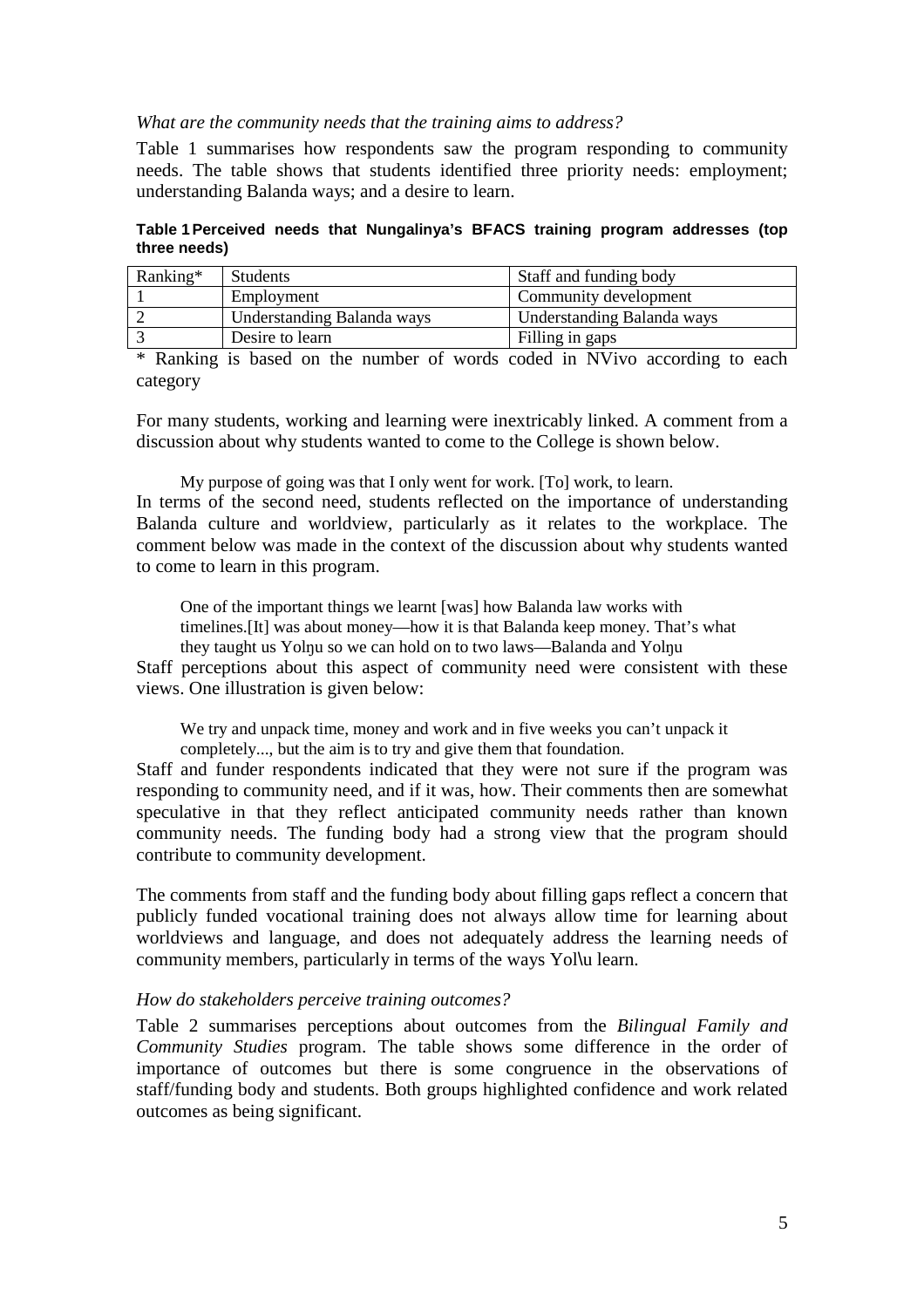| $Ranking*$ | <b>Students</b>                 | Staff and funding body |
|------------|---------------------------------|------------------------|
|            | Confidence                      | Work related outcomes  |
|            | Experience of a new environment | Confidence             |
|            | Work related outcomes           | Money management       |

### **Table 2 Perceived training outcomes of the BFACS program (top three outcomes)**

\* Ranking is based on the number of words coded in NVivo according to each category

The students' comments about confidence were fairly brief but it was evident that the program contributed to their identity in terms of their self concept and self efficacy. One student commented on her new-found capacity:

It may not be easy but I feel there's something I can take from this into a foreign place, even if there was no teacher to guide that process.

In terms of identity formation, the comments about experience of a new environment were important for awareness raising—being aware of different options and choices they had. In response to a question about outcomes, the translator summarised comments in one group as:

It has opened up their minds more. Staff comments in relation to this question were consistent with students'.

In terms of the work related outcomes identified, these were not necessarily about obtaining employment, though at least one former student interviewed reported having a job. The outcomes identified were related to work placement experiences. They were described in terms of a) exposure to and understanding of workplace processes and practices; b) enjoyment of the experience; c) pre-employment skills; and d) entrepreneurial skills.

The money management skills identified by staff were primarily about increasing awareness and knowledge about money related tasks such as filling in time sheets for pay and understanding Balanda concepts of money.

## *What are the teaching and learning practices that contribute to the outcomes?*

Table 3 summarises the findings for the third question, which attempts to assess teaching and learning practices that contribute to the outcomes described earlier. Among the top four factors, there were clear differences in the perceptions of staff/funders and students.

| Ranking* | <b>Students</b>        | Staff and funding body    |
|----------|------------------------|---------------------------|
|          | Work experience        | Bilingual approach        |
|          | Easy to understand     | <b>Teamwork</b>           |
|          | Supportive environment | Both ways learning        |
|          | <b>Activity based</b>  | <b>Identity formation</b> |

| Table 3 Teaching and learning practices contributing to outcomes (top four factors) |  |  |
|-------------------------------------------------------------------------------------|--|--|
|                                                                                     |  |  |

\* Ranking is based on the number of words coded in NVivo according to each category

Students commented most frequently on work placement experiences as being particularly memorable. Those who commented on work experience however, did not make many observations about why it was significant. One described it as 'very good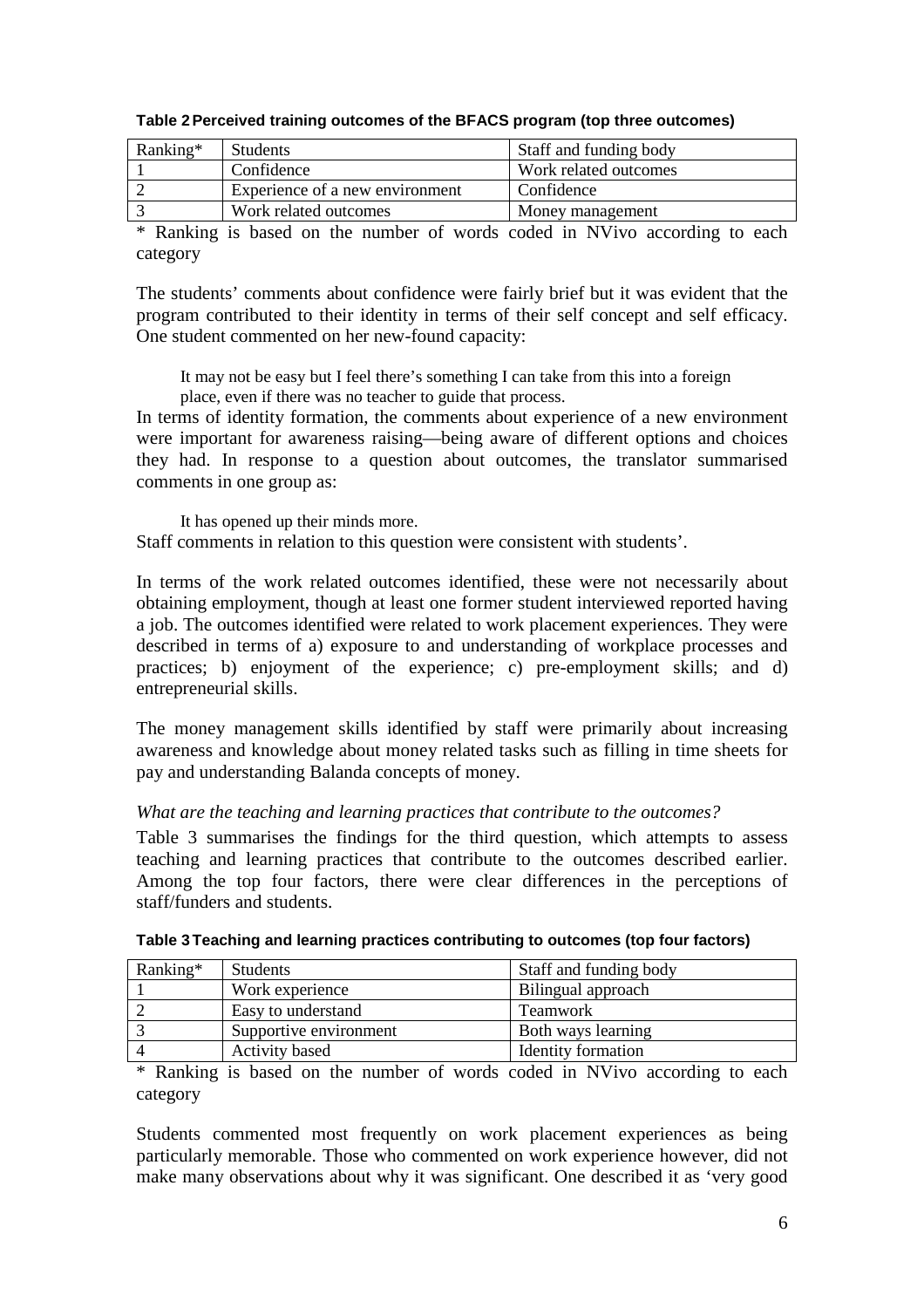and fantastic', while another described 'feeling quite anxious, a bit ashamed and a bit scared'.

Comments from students suggested that the learning was made easy to understand by the teachers. For example, one student commented:

The two teachers who don't speak our language very much talked mainly English to us and when they spoke, they were careful in the way they used English. They didn't speak too fast. They didn't use words which would go over our heads.

Coupled with this, were reflections on the support that was provided. For example,

Our teachers really helped us to feel engaged and confident and we knew why we had come and we found them extremely supportive, working with us.

Students felt that the learning was relevant, meaningful and well supported by trainers.

Perceptions of staff and funding body representatives were quite different. The main focus of their comments was on the bilingual/bicultural nature of the program. Others also commented on the efficacy of this approach in terms of helping explain unfamiliar Balanda concepts. The presence of both English and Yol\u Matha speakers in the classroom was seen as critical to the success of the learning program.

The second factor contributing to outcomes, identified by staff, was teamwork. This is as much about the strength of the relationship between the Balanda and Yol\u trainers as it is about working cooperatively together.

While staff did not explicitly describe a 'both ways' or 'two way' approach to their teaching and learning practices it was evident that within the team of Balanda and Yolly staff there was a level of knowledge exchange that spilled over quite naturally into course delivery. From many of the examples given during the interviews it was evident that there was mutual respect for Balanda and Yol\u knowledge.

The last of the four top teaching and learning practice factors identified by staff/funders related to aspects of identity formation. While to some extent these were expressed as outcomes of the program (for example confidence, choice, wider worldview) there was a strong indication that staff were teaching to these identity elements, not just the requisite skills and knowledge included in the course.

## **Discussion and implications**

The discussion now turns to the fourth question posed earlier: What are the broader implications that arise for teaching and learning practices in remote English as another language Indigenous contexts?

## *Mismatch of identified needs*

The divergence in staff and student perceptions about community needs raises questions for program coordinators and Nungalinya College, more generally about what it is trying to achieve. The evidence from this evaluation supports a view that what their students want is training for Balanda jobs. It is evident also that trainees are keen to learn and in particular come to an understanding of Balanda culture particularly as it relates to the world of work. *The mismatch in perceptions points to the need for a more intentional consultation/community engagement process that*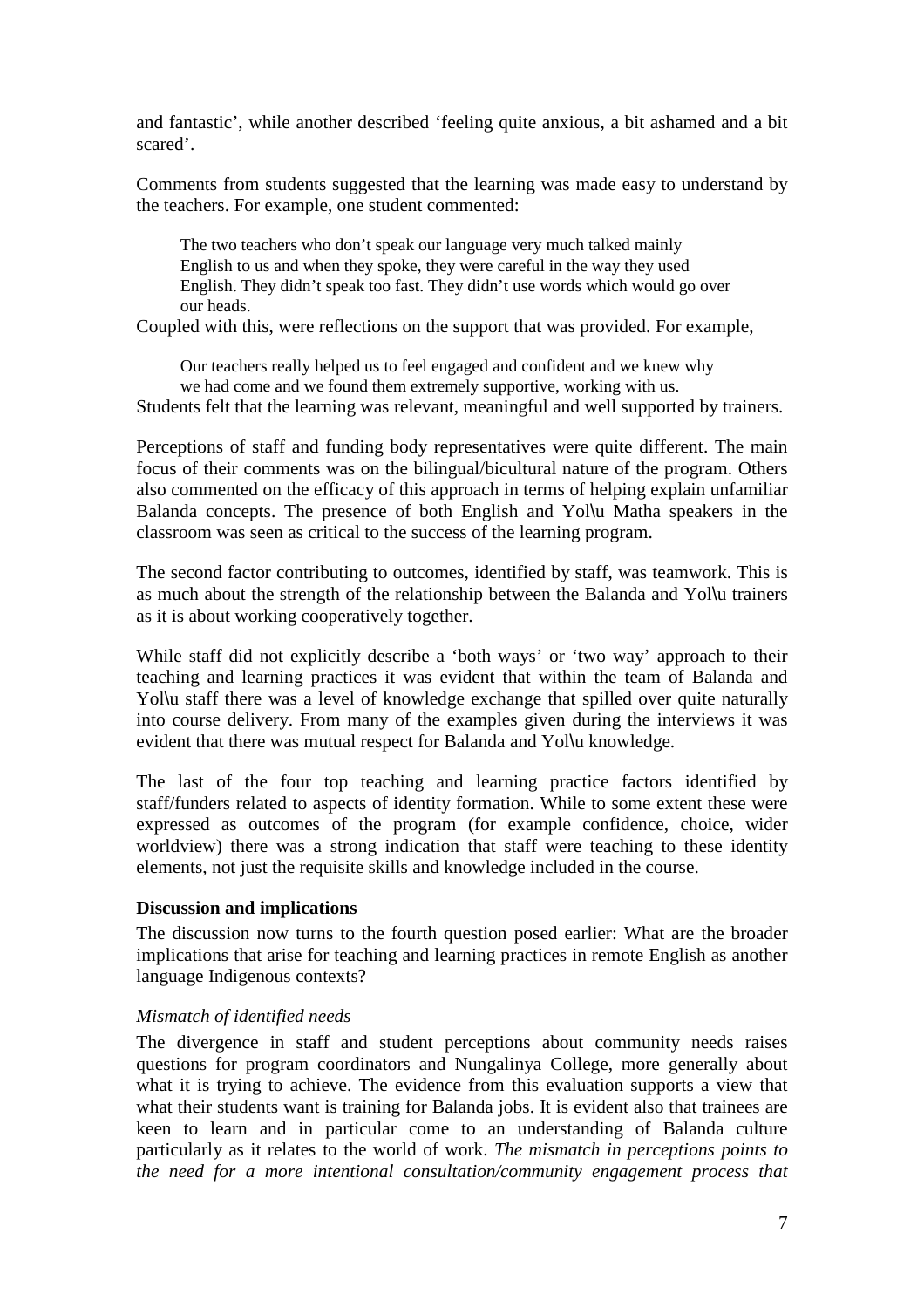*captures expressed learning needs and matches them more directly with training delivery and content.* Nungalinya College, as a primarily residential training college that draws in students from remote communities, faces the challenge of responding to the diversity of needs in communities, without delivering in those communities. While it is acknowledged that engagement can occur at a number of levels and does not always require physical engagement, there are inherent limitations of not having a presence within the context. That said there are of course advantages of being residential and its reputation as a respected learning institution suggests that Nungalinya College capitalises on these advantages. The challenge though, is for the College to get the balance right—matching content to need is not necessarily as easy as it might sound, especially in a diverse cross-cultural context.

The issue of mismatch may not be too different for other training providers offering courses in cross-cultural settings. It may be tempting to assume that a learning program meets learners' needs without the evidence to demonstrate that this is the case.

# *Bilingual and 'both ways' approach*

Students did not highlight the presence of a language speaker in the classroom as an important contributor to the success of the program. It is likely that students take the bilingual nature of the program as a given and this provides a seamless learning environment where the focus can be on skills and knowledge rather than language. As indicated by the literature (see Both ways and bilingual learning, page 2) there is ample evidence to show the worth of a 'both ways' and bilingual approach in training provision. Given that this program intends to support learners to live in two worlds (Yol\u and Balanda), the importance of offering a comfortable learning environment that supports the sharing of knowledge, foreign worldview concepts and cultural understanding should not be dismissed.

The difference in perceptions of staff/funders and students about effectiveness of teaching and learning practices may suggest that staff were focused on aspects of delivery while students were focused on aspects of experience. These elements of teaching and learning practice are complementary and should be seen as part of the natural sequence of learning (as shown in Figure 1 below).

While many training providers working in cross-cultural environments would agree, the financial constraints of publicly funded vocational training models make it very difficult to sustain an effective 'both ways' learning environment. However, given that participation in the Balanda/mainstream world is contingent on understanding and acting within a non-Indigenous frame of reference*, there is an imperative for training providers to offer 'both ways' learning environments*. The trick is to find ways of resourcing this—as Nungalinya College has done through Caritas.

## *Training for what?*

Figure 1 shows the findings of the evaluation in a logic model sequence. There are elements of this model that should immediately resonate with Nungalinya College staff because it reflects the principles on which the BFACS program is based. The program has been built on a foundation of training practice principles that have been demonstrated to work over a number of years. The learning environment and learning activities have been well accepted and supported by students for some time. The evaluation of the program affirms those practice principles with supportive evidence.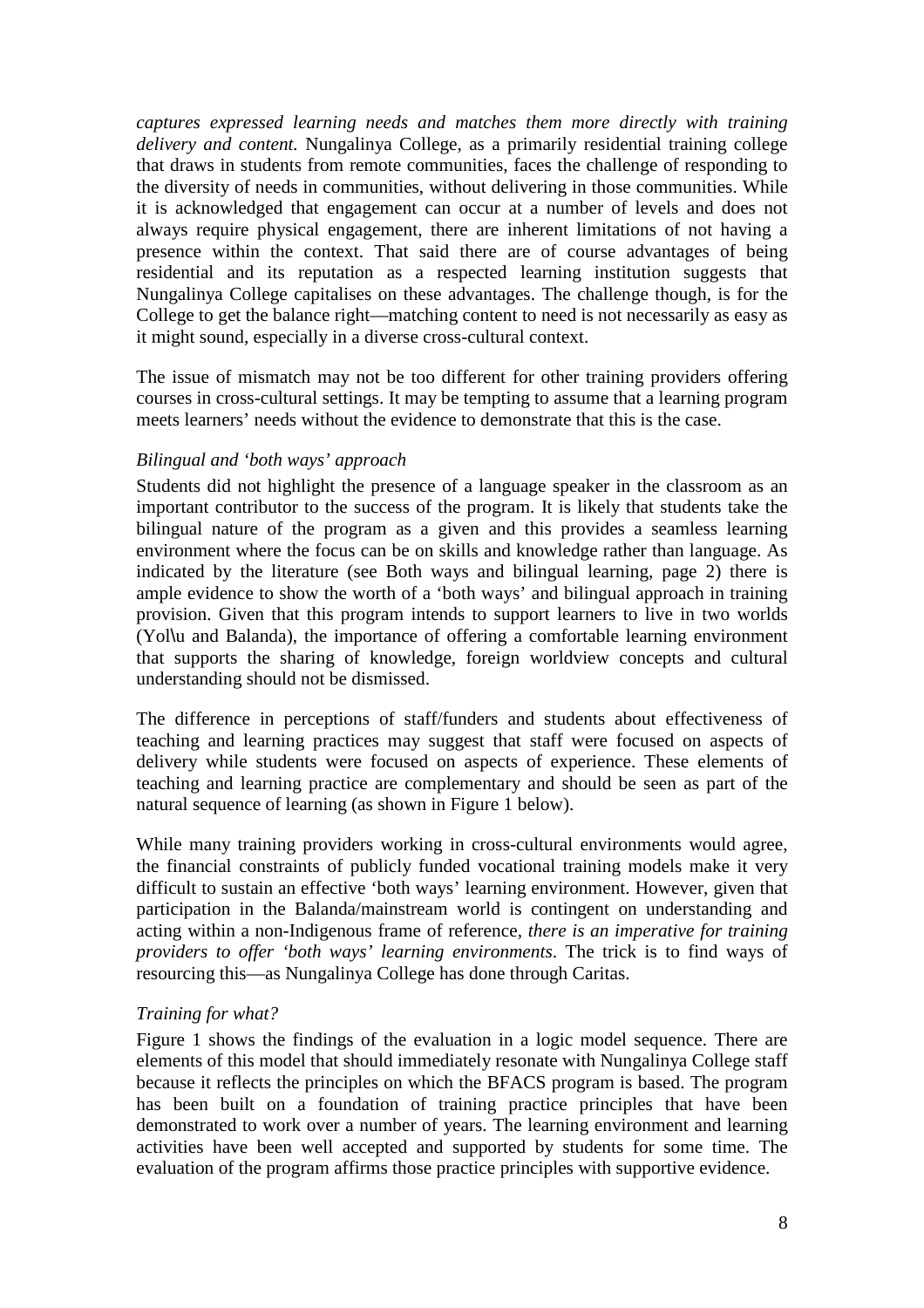

**Figure 1. Logic model for the Bilingual Family and Community Studies program** 

The literature (see Learning and identity, page 3) suggests that the key learning outcomes of the BFACS program, as identified by students, should come as no surprise. These outcomes, expressed primarily in terms of confidence and experience of new environments are foundational for students as they prepare to engage in a foreign world. The work related outcomes, should also come as no surprise, given the vocational nature of the training offered. The learning expectations of participants, identified in the evaluation, related to Balanda culture should also not come as a surprise. What may come as a surprise is the strong articulation of community need in terms of employment and relevant learning, which the staff and funder were reluctant to identify.

What the model does not show, and which would require a more thorough evaluation, is what the ultimate impact of the program is. Is there evidence to suggest that the program does meet participants' expectations of work in the Balanda world? Is it realistic to expect, as the funder does, that the program will lead to community development outcomes? These are questions for further research.

While the evaluation has definitively identified what the participants' expectations are, it has not determined how well those expectations are met. Training providers quite rightly see their role in terms of providing training. However, the extent to which the training meets needs and expectations—particularly in remote Indigenous contexts—is seldom known. Given the 'tumultuous' context of life in remote Indigenous communities—and the apparent failure of many initiatives over the years to produce benefits that remote communities expect—it would be valuable to know whether the assumptions on which the Nungalinya program are based, are valid. This would require a carefully designed study with a high level of community engagement.

# **Conclusions**

This paper set out to report on the findings of an evaluation of the Nungalinya College *Bilingual Family and Community Studies* program. Participants and staff identified the program's immediate impacts in terms of identity (confidence and experience of new environments) and work-related outcomes. The different perceptions of staff and students as they relate to teaching and learning practices may suggest that learners are more attuned to the experiential aspects of their learning (such as work experience and learning activities), while staff are more focused on process elements such as team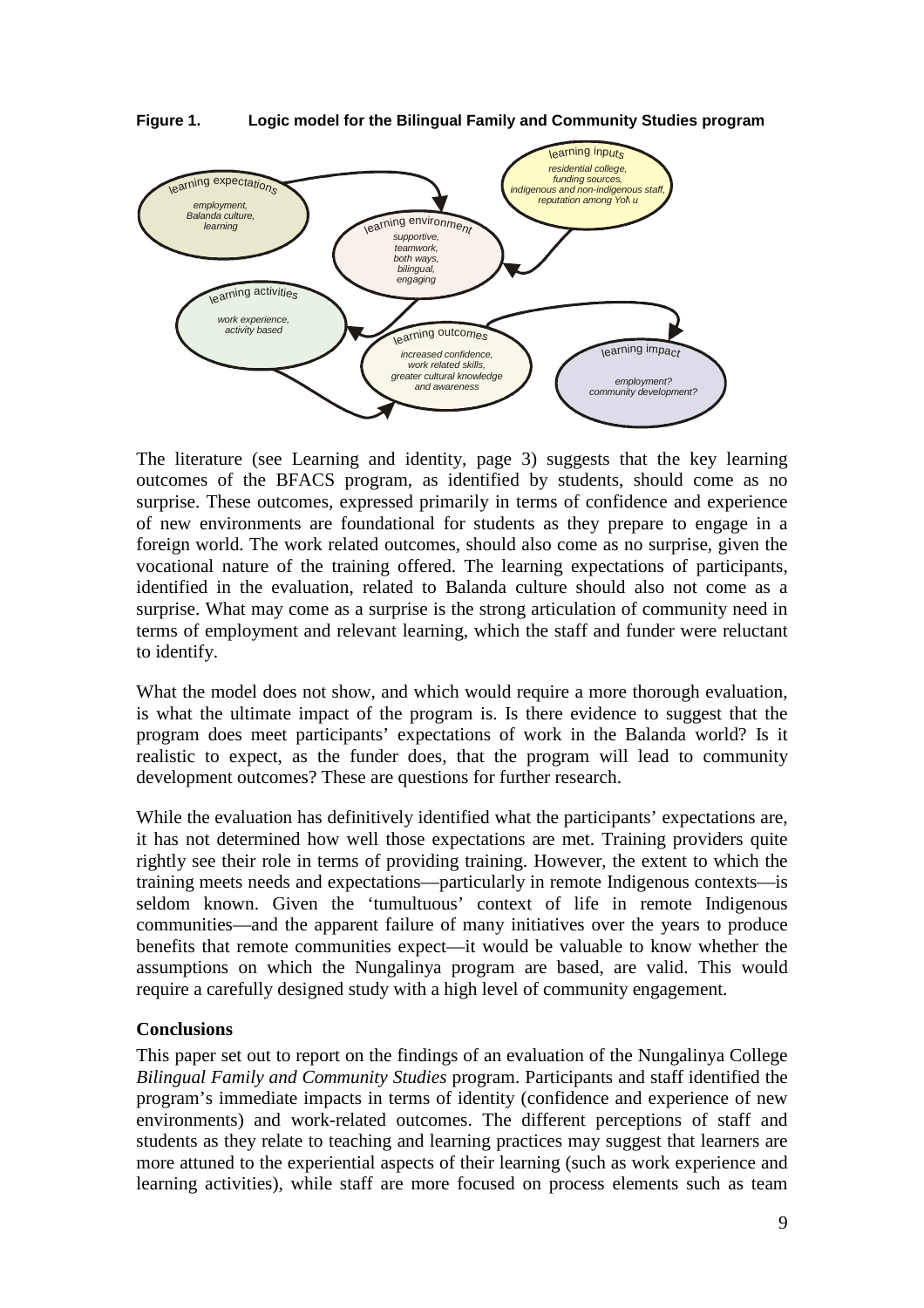work, bilingual, support and engagement. These perceptions are complementary and do not suggest a mismatch of perceptions. In terms of community need however, there was a mismatch of perceptions with students clearly identifying work and learning needs as priorities in addition to understanding Balanda ways. Staff and funders focused more on community development needs and filling in the gaps left by government funding constraints. Staff and funders also expressed a degree of uncertainty about what the community needs were.

There are a number of implications arising from the findings of this evaluation. *Firstly*, there is a need for Nungalinya College to initiate a more intentional consultation/community engagement process that captures expressed learning needs and matches them more directly with training delivery and content. Other training providers—particularly those delivering to remote Indigenous communities may well also benefit from adopting this kind of approach. *Secondly*, while acknowledging the additional costs associated with this kind of consultation and providing staff to work bilingually and biculturally, there is an imperative for training providers to offer 'both ways' learning environments for people from remote Indigenous communities. *Thirdly*, there is considerable scope for Nungalinya College (and other training providers delivering into remote communities) to conduct more rigorous evaluation of learning programs to assess the long term impact of effective training. The question that begs to be answered is: given the turbulence generated by ever shifting policies and response to Indigenous disadvantage, particularly in remote communities, to what extent does training make a difference?

# **References**

- Arnott, A., Guenther, J. and Williams, E. (2009). *Towards an Investment Framework to reduce Family Violence in the Northern Territory*. Social Partnerships in Learning Consortium, Charles Darwin University. Darwin.
- Australian National Training Authority Research Advisory Council (1998). *Djama and VET: exploring partnerships and practices in the delivery of vocational education and training in rural and remote Aboriginal communities*, Darwin, Northern Territory University Press.
- Calma, T. (2008). *Indigenous Affairs in Australia post the Apology*, Auckland, 26 August 2008, Retrieved December 2009, from http://www.hreoc.gov.au/about/media/speeches/social\_justice/2008/20080826 post\_apology.html.
- Clarke, J. (1999). "Hermeneutic analysis: a qualitative decision-trail." *International Journal of Nursing Studies* **36**: 363-369.
- Clemans, A., Hartley, R. and Macrae, H. (2003). *ACE outcomes*, Adelaide, National Centre for Vocational Education Research.
- Department of Families Housing Community Services and Indigenous Affairs (2009). *Closing the Gap on Indigenous Disadvantage: The Challenge for Australia* FAHCSIA1334.0902, Retrieved February 2009, from http://www.fahcsia.gov.au/indigenous/closing\_the\_gap/closing\_the\_gap.pdf.
- Dockery, A. (2009). *Cultural Dimensions of Indigenous Participation in Education and Training*. Monograph Series. NCVER. Adelaide, Retrieved December 2009, from http://www.ncver.edu.au/research/proj/nr07502.pdf.
- Ekman, I. and Skott, C. (2004). *Developing Clinical Knowledge through a Narrative-Based Method of Interpretation*. Retrieved 26 April 2005, from www.sciencedirect.com.ezproxy.library.uq.edu.au/science?\_ob.